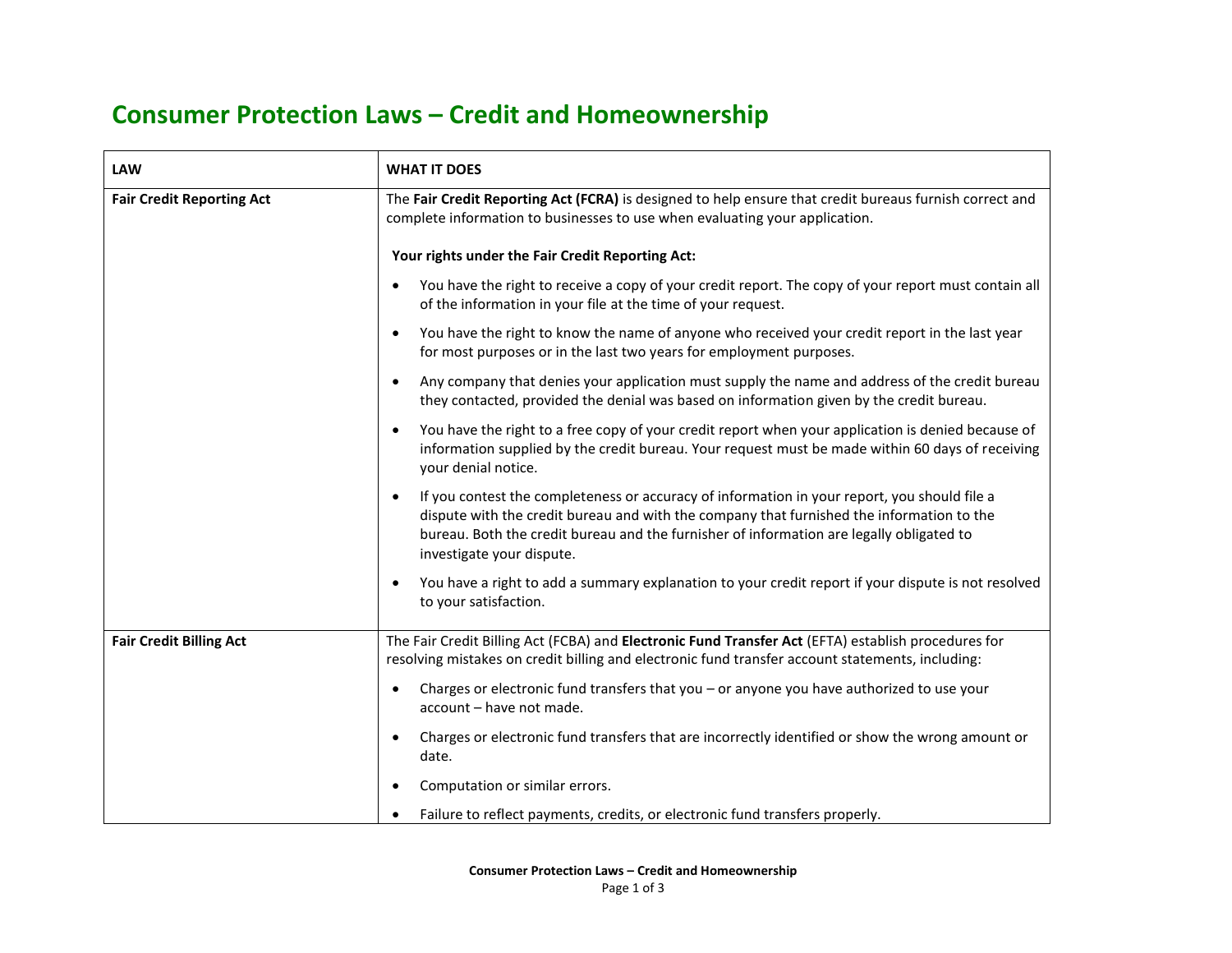|                                           | Not mailing or delivering credit billing statements to your current address, as long as that address<br>was received by the creditor in writing at least 20 days before the billing period ended.<br>Charges or electronic fund transfers for which you request an explanation or documentation, due<br>to a possible error.<br>The FCBA generally applies only to "open end" credit accounts - credit cards, revolving charge accounts<br>(such as department store accounts), and overdraft checking accounts. It does not apply to loans or<br>credit sales that are paid according to a fixed schedule until the entire amount is paid back, such as an<br>automobile loan. The EFTA applies to electronic fund transfers, such as those involving automatic teller<br>machines (ATMs), point-of-sale debit transactions, and other electronic banking transactions.                                                                                                                                                                                                                                                                                                                                                    |
|-------------------------------------------|-----------------------------------------------------------------------------------------------------------------------------------------------------------------------------------------------------------------------------------------------------------------------------------------------------------------------------------------------------------------------------------------------------------------------------------------------------------------------------------------------------------------------------------------------------------------------------------------------------------------------------------------------------------------------------------------------------------------------------------------------------------------------------------------------------------------------------------------------------------------------------------------------------------------------------------------------------------------------------------------------------------------------------------------------------------------------------------------------------------------------------------------------------------------------------------------------------------------------------|
| <b>Equal Credit Opportunity Act</b>       | The Equal Credit Opportunity Act (ECOA) prohibits credit discrimination on the basis of sex, race,<br>marital status, religion, national origin, age, or receipt of public assistance. Creditors may ask for this<br>information (except religion) in certain situations, but may not use it to discriminate when deciding<br>whether to grant you credit.<br>The ECOA protects consumers who deal with companies that regularly extend credit, including banks,<br>small loan and finance companies, retail and department stores, credit card companies, and credit<br>unions. Everyone who participates in the decision to grant credit, including real estate brokers who<br>arrange financing, must follow this law. Businesses applying for credit also are protected by this law.<br>Your rights under the Equal Credit Opportunity Act:<br>$\bullet$<br>You cannot be denied credit based on your race, sex, marital status, religion, age, national origin,<br>$\bullet$<br>or receipt of public assistance.<br>You have the right to have reliable public assistance considered in the same manner as other<br>$\bullet$<br>income.<br>If you are denied credit, you have a legal right to know why.<br>$\bullet$ |
| <b>Fair Debt Collection Practices Act</b> | The Fair Debt Collection Practices Act (FDCPA) applies to personal, family, and household debts. This<br>includes money owed for the purchase of a car, for medical care, or for charge accounts. The FDCPA<br>prohibits debt collectors from engaging in unfair, deceptive, or abusive practices while collecting these<br>debts. Your rights under the Fair Debt Collection Practices Act:<br>• Debt collectors may contact you only between 8 a.m. and 9 p.m.<br>Debt collectors may not contact you at work if they know your employer disapproves.<br>• Debt collectors may not harass, oppress, or abuse you.                                                                                                                                                                                                                                                                                                                                                                                                                                                                                                                                                                                                         |